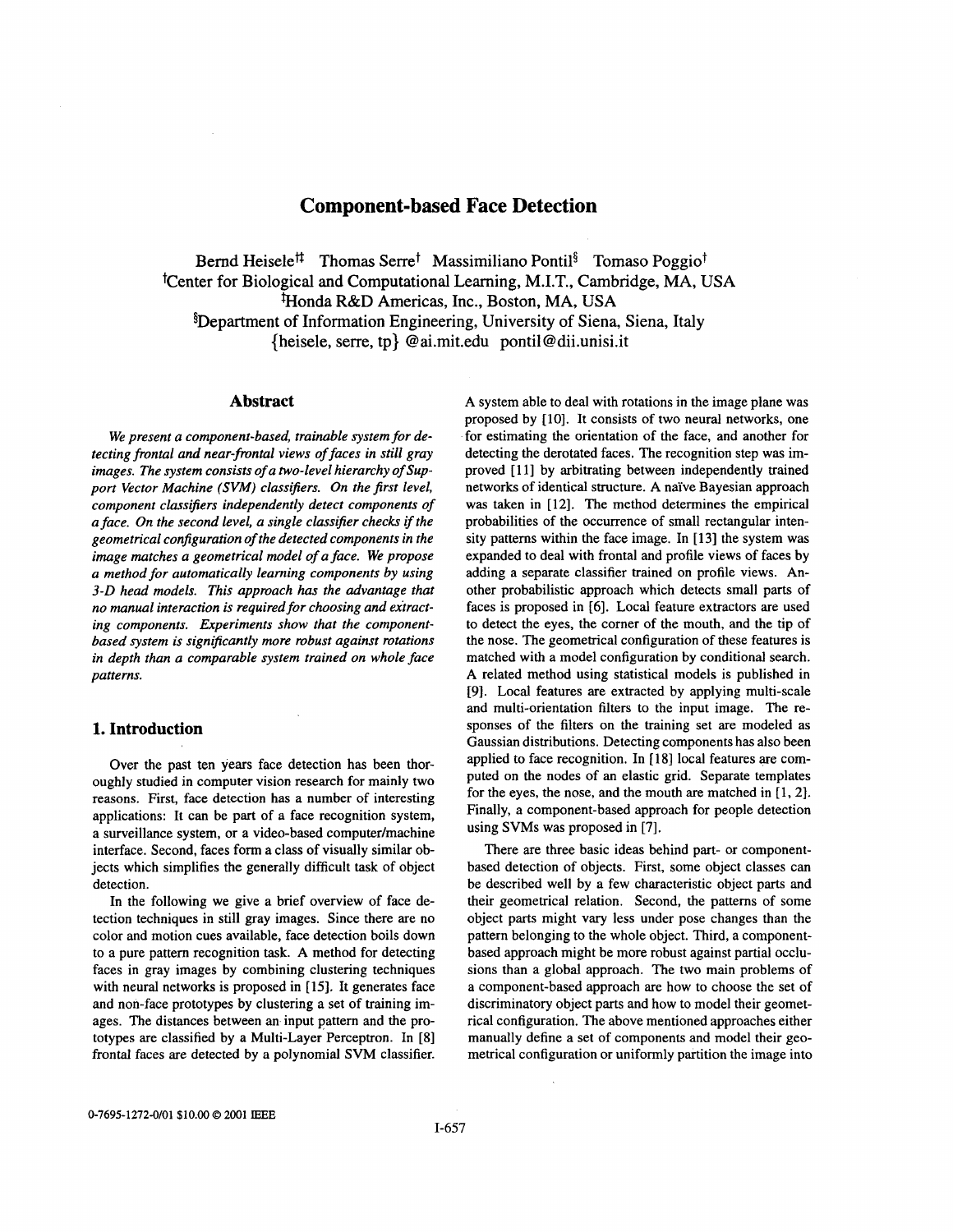components and assume statistical independence between them.

We propose a technique for learning relevant components from 3-D head models. The technique starts with a set of small seed regions that are gradually grown by minimizing a bound on the expected error probability of an SVM. This approach has the advantage that no manual interaction is required for choosing and extracting components from the training set. Once the components have been determined, we train a system consisting of a two-level hierarchy of SVM classifiers. On the first level, component classifiers independently detect facial components. On the second level, a single classifier checks if the geometrical configuration of the detected components in the image matches a geometrical model of a face.

The outline of the paper is as follows: Section 2 gives a brief overview of SVM learning. In Section 3 we describe the component-based face detection system. A method for automatically extracting components from synthetic face images is presented in Section **4.** Section *5* contains experimental results and a comparison between the global and component-based approaches. Section 6 concludes the paper.

#### **2. Learning with Support Vector Machines**

In this section we outline the basic theory of SVMs [16]. SVMs perform pattern recognition for two-class problems by determining the separating hyperplane' with maximum distance to the closest points of the training set. These points are called support vectors. If the data is not linearly separable in the input space, a non-linear transformation  $\Phi(\cdot)$  can be applied which maps the data points  $\mathbf{x} \in \mathbb{R}^n$  of the input space into a high (possibly infinite) dimensional space  $\mathbb{R}^p$  which is called feature space. The data in the feature space is then separated by the optimal hyperplane as described above. The mapping  $\Phi(\cdot)$  is implemented in the SVM classifier by a kernel function  $K(\cdot, \cdot)$  which defines an inner product in  $\mathbb{R}^N$ , i.e.  $K(\mathbf{x}, \mathbf{t}) = \Phi(\mathbf{x}) \cdot \Phi(\mathbf{t})$ . The decision function of the SVM has the form:

$$
f(\mathbf{x}) = \sum_{i=1}^{\ell} \alpha_i y_i K(\mathbf{x}_i, \mathbf{x}), \qquad (1)
$$

where  $\ell$  is the number of data points in the training set, and  $y_i \in \{-1,1\}$  is the class label of the data point  $x_i$ . The coefficients  $\alpha_i$  in Eq. (1) are the solution of a quadratic programming problem [ 161.

Let *M* be twice the distance of the support vectors to the hyperplane. This quantity is called margin and is given:

$$
M = \frac{1}{\sqrt{\sum_{i=1}^{\ell} \alpha_i}}.
$$
 (2)

The margin is an indicator of the separability of the data. In fact, the expected error probability of the SVM,  $EP_{err}$ , satisfies the following bound [16]:

$$
EP_{err} \leq \frac{1}{\ell} E\left[\frac{D^2}{M^2}\right],\tag{3}
$$

with  $D$  being the diameter of the smallest sphere containing the data points in the feature space. Later in the paper we will attempt to minimize this quantity to automatically extract components.

#### **3. Component-based face detection**

### **3.1. Motivation**

We briefly mentioned in the introduction that a global approach is highly sensitive to changes in the pose of an object. Fig. 1 illustrates this problem for the simple case of linear classification. The result of training a linear classifier on faces can be represented **as** a single face template, schematically drawn in Fig. 1 a). Even for small rotations the template clearly deviates from the rotated faces **as** shown in Fig. 1 b) and c). The component-based approach tries to avoid this problem by independently detecting parts of the face. In Fig. 2 the eyes, nose, and the mouth are represented as single templates. For small rotations the changes in the components are small compared to the changes in whole face pattern. Slightly shifting the components is sufficient to achieve a reasonable match with the rotated faces.



**Figure 1. Matching with a single template.**  The schematic template of a frontal face is **shown in a). Slight rotations of the face in the image plane b) and in depth c) lead to considerable discrepancies between template and face.** 

#### **3.2. Overview of the System**

An overview of our two-level component-based classifier is shown in Fig. 3. On the first level, component classifiers independently detect components of the face. In the example shown these components are the eyes, the nose and the mouth. We used linear SVM classifiers, each of which was trained on a set of extracted facial components and on a set of randomly selected non-face patterns. The components were automatically extracted from synthetic 58 **x** 58

**SVM** theory also includes the case of non-separable data, **see [16].**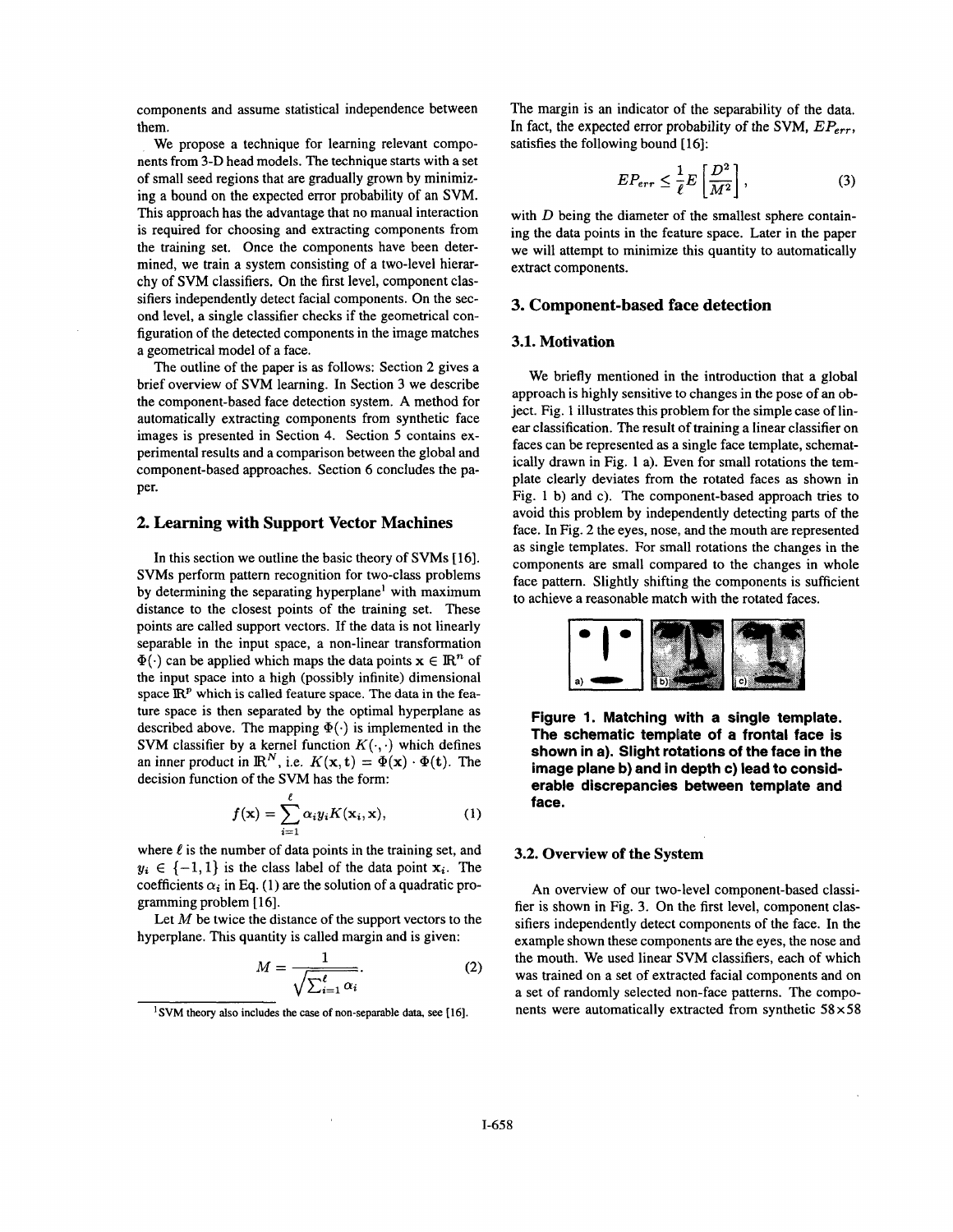

**Figure 2. Matching with a set of component templates. The schematic component templates for a frontal face are shown in a). Shifting the component templates can compensate for slight rotations of the face in the image plane b) and in depth c).** 

face images generated from 3-D head models. On the second level the geometrical configuration classifier performs the final face detection by linearly combining the results of the component classifiers. Given a  $58\times58$  window, the maximum continuous outputs of the component classifiers within rectangular search regions<sup>2</sup> around the expected positions of the components are used as inputs to the geometrical configuration classifier. The search regions have been calculated from the mean and standard deviation of the locations of the components in the training images. We also provide the geometrical classifier with the precise positions of the detected components relative to the upper left corner of the  $58\times58$  window. Overall we have three values per component classifier that are propagated to the geometrical classifier. The system is computed **as** follows: We denote the input image as *x* and the extracted components **as**   ${x<sup>t</sup>}_{t=1}^T$ . The decision function of a component classifier is then given by:

$$
f^t(\mathbf{x}^t) = \sum_{i=1}^{\ell} \alpha_i^t K^t(\mathbf{x}_i^t, \mathbf{x}^t).
$$

where  $K<sup>t</sup>$  is the kernel used by the *t*-th classifier. The geometrical configuration classifier  $F(\mathbf{x})$  is a linear combination of the outputs of the component classifiers and the image locations  $(h<sup>t</sup>, v<sup>t</sup>)$  of the detected components:

$$
F(\mathbf{x}) = \sum_{t=1}^{T} \mathbf{c}^t \cdot (f^t(\mathbf{x}^t), h^t, v^t)^T,
$$

The coefficient vectors  $c<sup>t</sup>$  are learned from the examples:

$$
\big\{(f^1(\mathbf{x}^1_i), h^1_i, v^1_i, \dots, f^T(\mathbf{x}^{\scriptscriptstyle T}_i), h^{\scriptscriptstyle T}_i, v^{\scriptscriptstyle T}_i, y_i)\big\}_{i=1}^{\ell}
$$

where the label  $y_i$  is 1 for faces and  $-1$  for non-face examples and  $\ell$  is the number of examples.



**Figure 3. System overview of the componentbased classifier using four components. On the first level, windows of the size of the components (solid lined boxes) are shifted over the face image and classified by the component classifiers. On the second level, the maximum outputs of the component classifiers within predefined search regions (dotted lined boxes) and the positions of the components are fed into the geometrical configuration classifier.** 

#### **3.3. Training Data**

Extracting face patterns is usually a tedious and timeconsuming work that has to be done manually. Taking the component-based approach we would have to manually extract each single component from all images in the training set. This procedure would only be feasible for a small number of components. For this reason we used textured 3-D head models [17] to generate the training data. By rendering the 3-D head models we could automatically generate large numbers of faces in arbitrary poses and with arbitrary illumination. In addition to the 3-D information we also knew the 3-D correspondences for a set of reference points shown in [Fig.](#page-3-0) **4.** These correspondences allowed us to automatically extract facial components located around the reference points. Originally we had 7 textured head models acquired by a 3-D scanner. Additional head models were generated by 3-D morphing between all pairs of the original head models. The heads were rotated between  $-30^{\circ}$  and 30" in depth. The faces were illuminated by ambient light and a single directional light pointing towards the center of the face, some examples are shown in [Fig.](#page-3-0) 5. The position of the light varied between  $-30^{\circ}$  and  $30^{\circ}$  in azimuth and between 30° and 60° in elevation. Overall, we generated 2,457 face images of size  $58 \times 58$ .

**<sup>\*</sup>To account for changes in the size of the components,** the **outputs were determined over multiple scales of the input image. In our tests, we set the range of scales to [0.75,1.2].**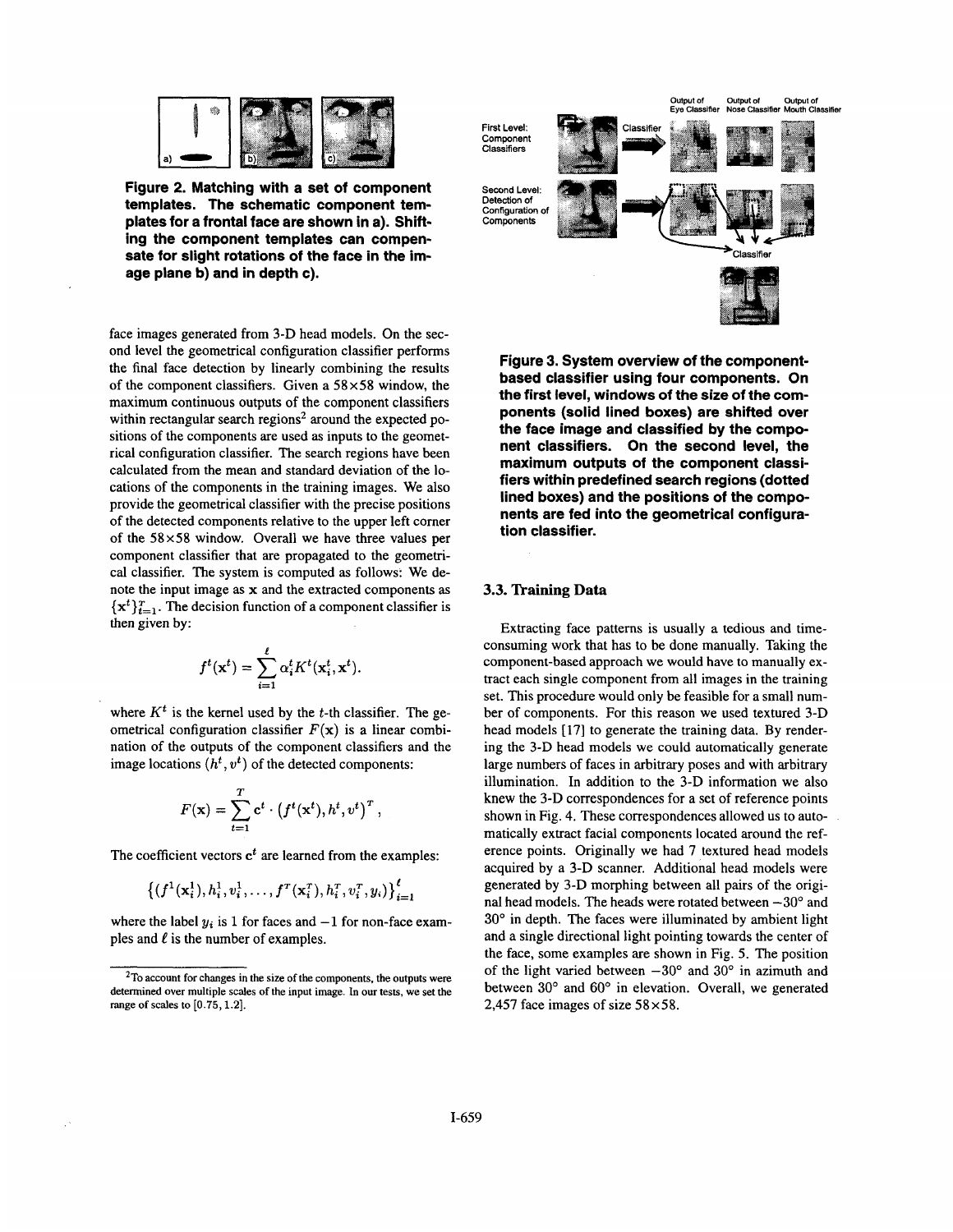<span id="page-3-0"></span>The negative training set initially consisted of 10,209 **58x58** non-face patterns randomly extracted from 502 nonface images. We then applied bootstrapping to enlarge the training data by non-face patterns that look similar to faces. To do so we trained a single, linear SVM classifier and applied it to the previously used set of 502 non-face images. The false positives (FPs) were added to the non-face training data to build the final non-face training set of size 13,654.



**Figure 4. Reference points on the head models which were used for 3-D morphing and automatic extraction of facial components.** 



**Figure 5. Examples of synthetic faces.** 

## **4. Learning Components**

A main problem of the component-based approach is how to choose the set of discriminatory object parts. For the class of faces an obvious choice of components would be the eyes, the nose and the mouth. However, for other classes of objects it might be more difficult to manually define a set of intuitively meaningful components. Instead of manually choosing the components it would be more sensible to choose the components automatically based on their discriminative power and their robustness against pose and illumination changes.

Training a large number of classifiers on components of random size and location is one way to approach the problem of automatically determining components. The components can be ranked and selected based on the training results of the classifiers, e.g. the bound on the expected error probability. However, this method is computational extensive in the training stage.

An alternative to using a large set of arbitrary components is to specifically generate discriminative components. Following this idea, we developed a method that automatically determines rectangular components **from** a set of synthetic face images. The algorithm starts with a small rectangular component located around a pre-selected point in the face (e.g. center of the left eye). Note that we could locate the same facial point in all face images since we knew the point-by-point correspondences between the 3-D head models. The component is extracted from all synthetic face images to build a training set of positive examples. We also generate **a** training set of non-face patterns that have the same rectangular shape as the component. After training an **SVM** on the component data we estimate the performance of the **SVM** based on the estimated upper bound on the expected probability of error. According to Eq. (3) we calcu-<br>late:<br> $\rho = \frac{D^2}{M^2}$ , (4) late:

$$
\rho = \frac{D^2}{M^2},\tag{4}
$$

where  $D$  is the diameter of the smallest sphere<sup>3</sup> in the feature space  $\mathbb{R}^p$  containing the support vectors, and M is the margin given by Eq.  $(2)$ . After determining  $\rho$  we enlarge the component by expanding the rectangle by one pixel into one of the four directions (up, down, left, right). Again, we generate training data, train an SVM and determine *p.* We do this for expansions into all four directions and finally keep the expansion which decreases  $\rho$  the most. This process is continued until the expansions into all four directions lead to an increase of  $\rho$ . In our experiments we started with 14 seed regions of size  $5 \times 5$  most of them located in the vicinity of the eyes, nose and mouth. [Fig. 6](#page-4-0) shows the results after component growing; the size of the components is given in Table 4.

### **5. Experiments**

 $3$ In our experiments we replaced  $D^2$  in Eq. (4) by the dimensionality p of the feature space. This because **our** data points lay within **an** *p*dimensional cube of length **1, so** the smallest sphere containing the data had radius equal to  $\sqrt{p}/2$ . This approximation was mainly for computational reasons **as** in order **to** compute *I)* we **need** *to* solve **an** optimization problem **[8].**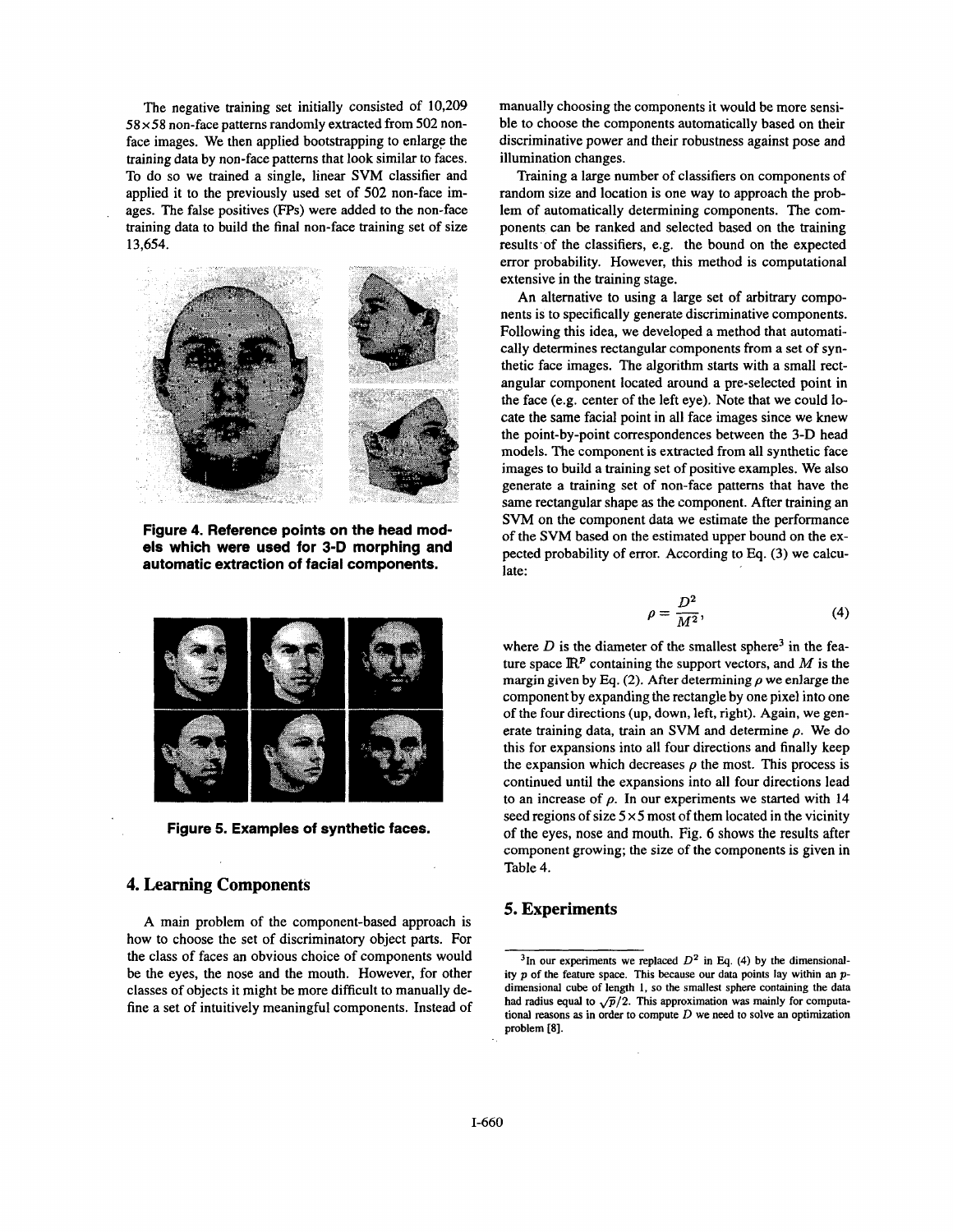<span id="page-4-0"></span>

| Components           | Width | Height |
|----------------------|-------|--------|
| Eyebrows             | 19    | 15     |
| Eyes                 | 17    | 17     |
| Between eyes         | 18    | 16     |
| Nose                 | 15    | 20     |
| <b>Nostrils</b>      | 22    | 12     |
| Cheeks               | 21    | 20     |
| Mouth                | 31    | 15     |
| Lip                  | 13    | 16     |
| Corners of the mouth | 18    | 11     |

**Table 1. Size of the learned components.** 



**Figure 6. The fourteen learned components. The crosses mark the centers of the components.** 

In our experiments we compared the component-based system to a classifier trained on the whole face pattern. The component system consisted of **14** linear **SVM** classifiers for component detection and a single linear SVM as geometrical classifier. The whole face classifier was a single linear **SVM** trained on gray values of the whole face pattern. The training data for both classifiers consisted of **2,457** synthetic gray face images and 13,655 non-face gray images of size  $58\times58$ .

The positive test consisted of **1,834** faces rotated between about  $-30^{\circ}$  and  $30^{\circ}$  in depth. The faces were manually extracted from the CMU PIE database **[14].** The negative test set consisted of **24,464** difficult non-face patterns that were collected by a fast face detector **[5]** from web images4. The false positive **(FP)** rate was calculated relative **to** the number of non-face test images. The comparison between SVM whole face classifiers (linear and polynomial kernels) and a component classifier consisting of **14** linear SVM component classifiers and a linear SVM geometrical configuration classifier is shown in Fig. **7.** For benchmarking we also added the ROC curve of a second-degree polynomial kernel SVM trained on **19 x** 19 real face images. This face detector is described and evaluated in detail in **[3]**  and performed amongst the best face detection systems on the CMU test set [ 101 including frontal and near-frontal face images. The component system outperforms all whole face systems. Some detection results generated by the component system are shown in [Fig.](#page-5-0) **8.** 



**Figure 7. ROC curves for whole face classifiers and the 14 component classifier.** 

### **6. Conclusion**

We presented a component-based system for face detection using SVM classifiers. The system performs the detection by means of a two level hierarchy of classifiers. On the first level, the component classifiers independently detect parts of the face. On the second level, the geometrical configuration classifier combines the results of the component classifiers and performs the final detection step. Experiments on real face images show a significant improvement in the classification performance compared to a whole face detection system. We also proposed a region growing method that involves measures derived from SVM theory to learn relevant components from a set of **3-D** head models. The use of **3-D** head models allowed us to automatically extract components and to arbitrarily change the illumination and the viewpoint. Both, the component-based classification system and the technique for component learning can be applied to other object detection tasks in computer vision.

**<sup>4</sup>The test database together with a detailed description of the experi**ments [4] can be found on the MIT/CBCL web page.